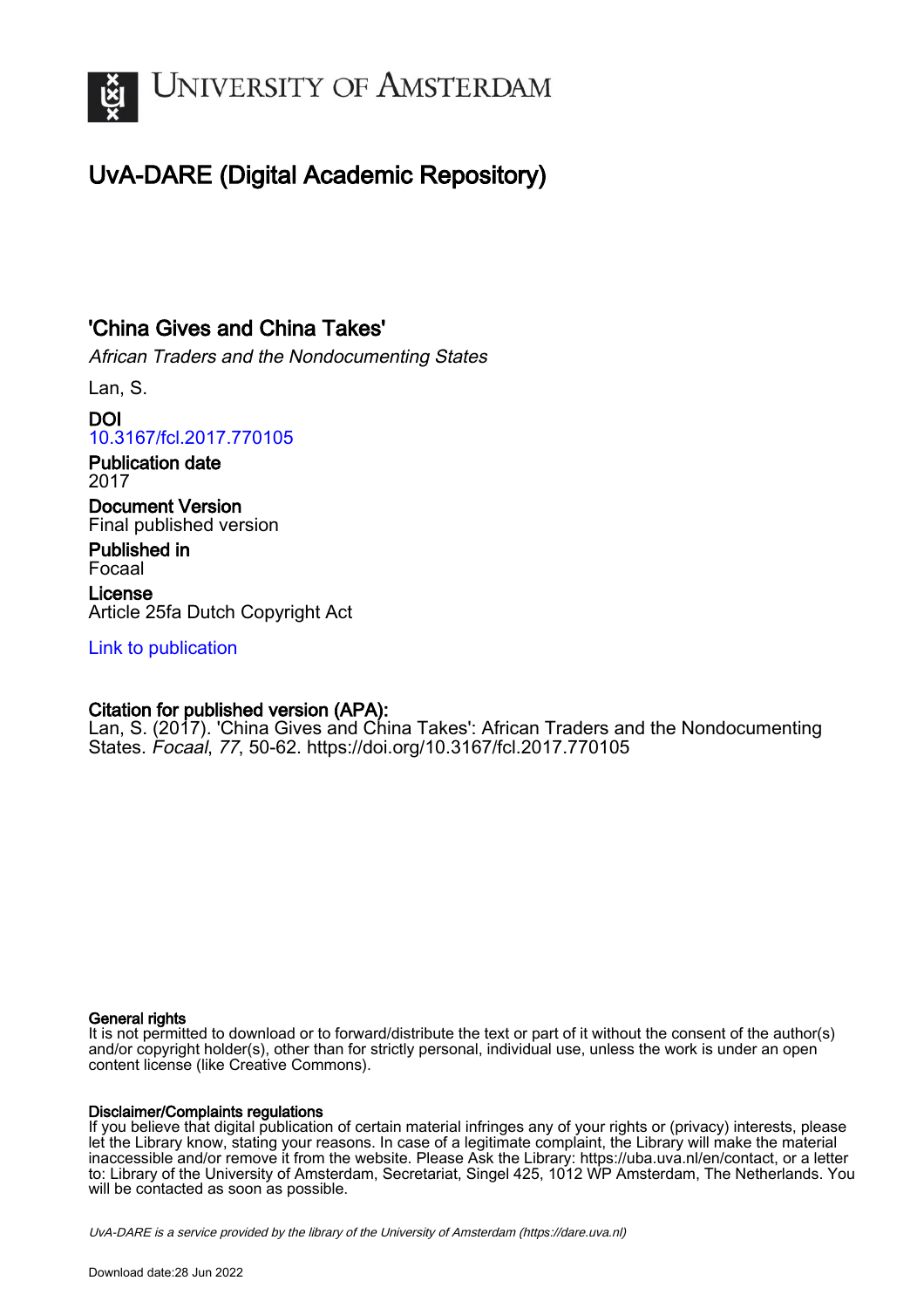## " China gives and China takes" African traders and the nondocumenting states

*Shanshan Lan*

*Abstract:* Based on ethnographic research in South China's megacity Guangzhou, this article examines the gaps and contradictions in the central and local Chinese states' efforts to regulate migrant traders from Africa. I identify economic interests, everyday racism, and ideological concerns as three major factors in shaping the nonrecording tactics of the Chinese states. The article argues that nonrecording is a practical tactic pursued by both the central and local states in order to balance multiple and conflicting interests at the regional, national, and international scales. Due to tensions between different levels of state authorities, China's policies toward migrants from Africa are marked by sporadic shifts between recording, nonrecording, and derecording, which contribute to the illegibility of issues of immigration in state bureaucracy.

*Keywords:* Africans, China, immigration, nondocumenting, racism, states

Since the founding of the People's Republic of China in 1949, the presence of foreigners in the country has been strictly controlled by the state. The increase of foreign population in China since the late 1970s has been the result of "a deliberate state policy to utilize foreign technology and foreign investment to modernize China and to help the country establish a prominent position on the world stage" (Brady 2000: 946). In the early reform era, the majority of foreigners in China were white Euro-American professionals who came as investors or top administrative personnel in multinational corporations. They were generally considered the embodiment of wealth and prestige in popular Chinese eyes, and their business activities in China were often supported by favorable government policies. After China's accession to the World Trade Organization (WTO) in 2001, the volume and diversity of foreign population in China have significantly increased. According to the national census in 2010, which included foreign residents for the first time, there were 593,832 foreigners living in mainland China (Wang 2011).<sup>1</sup> While Beijing and Shanghai are noted for the concentration of Western professionals and elites (Wang and Lau 2008; Wu and Webber 2004), Guangzhou stands out as hosting the largest African diaspora communities in the country.

African migration to South China has been boosted by the enormous growth of Sino-African

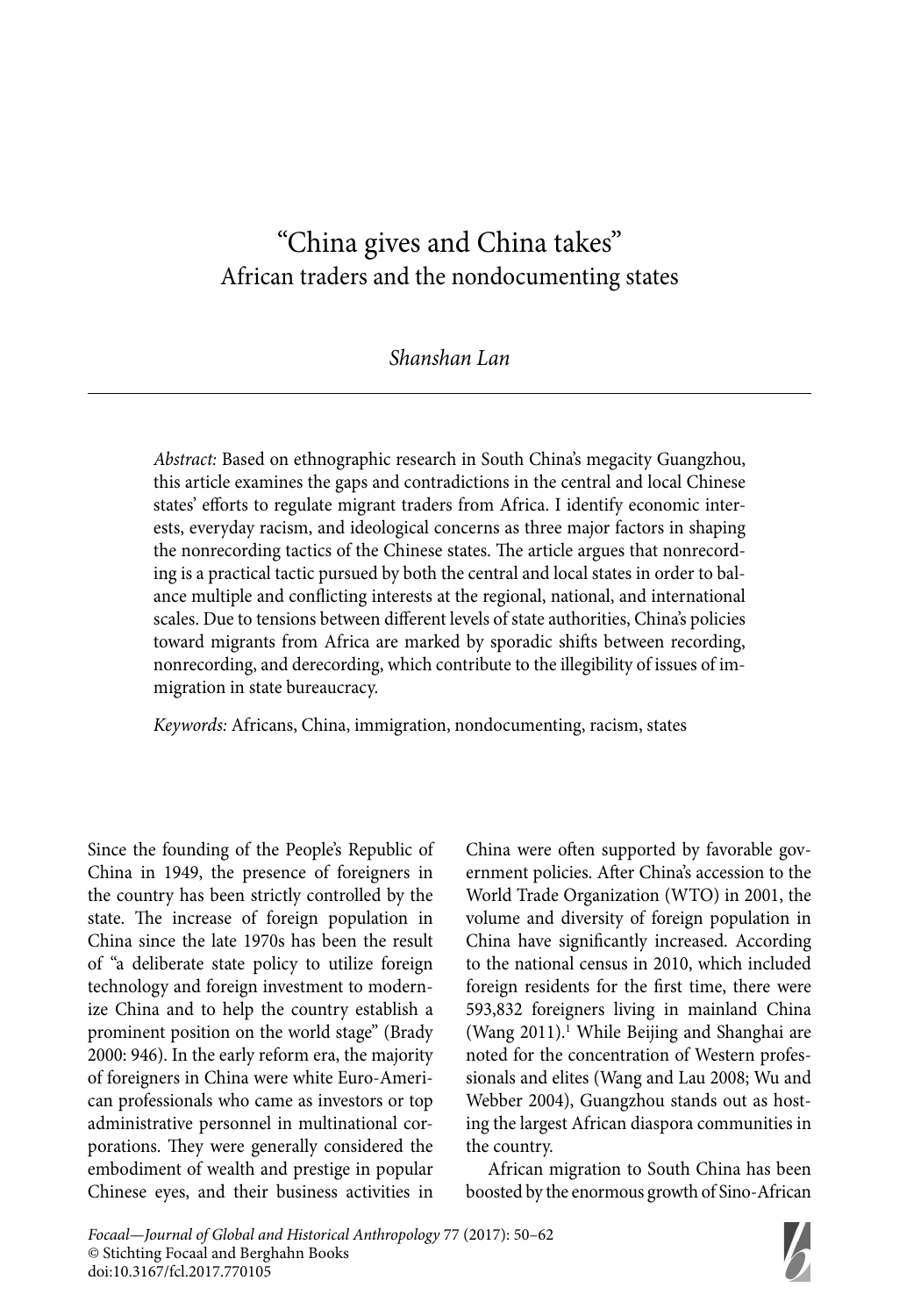trade relations and the increasing presence of mainland Chinese enterprises and small entrepreneurs in Africa (Alden et al. 2008). Unlike previous generation of Africans in China, who were mainly students from elite backgrounds, this recent wave represents what scholars call "globalization from below" (Mathews and Vega 2012). The majority of them are individual traders and small entrepreneurs who purchase cheap consumer goods in China and ship them back to Africa for sale. Since their transborder mobilities are not sponsored by states or transnational corporations, most Africans traders are subjected to intensified immigration control by the Chinese authorities. Only a limited number of them manage to obtain long-term visas to conduct business in China. The African population in Guangzhou is extremely diverse, and almost every country in Africa is represented in the diaspora. According to Adams Bodomo  $(2012)$ , the top five groups are Nigerians, Senegalese, Malians, Guineans, and Ghanaians. About 80 percent of the migrants surveyed by Bodomo were between 24 and 40 years old, and close to 82 percent of them were men. There are no available government statistics on the exact number of Africans in Guangzhou. According to some scholarly estimates, the number of documented Africans in the city is probably around 20,000, while the number of the undocumented remains unknown (Haugen 2012; Li, Ma, et al. 2009; Yang 2012).

Compared to other foreigners, the African experiences in South China are marked by a paradox of visibility and invisibility. On the one hand, Africans in Guangzhou are internationally visible due to sensational media reports of several protest events. In July 2009, an undocumented African was severely injured after jumping from the second floor of a trade mall in order to evade a passport check by the Chinese police. After that, around a hundred Africans protested in front of a local police station (Tang and Gong 2009). On 19 June 2012, the African community was under the spotlight again, when open clashes broke out between African traders and the Chinese police over the death of a Nigerian man in police custody (Beech 2012; Branigan 2012). On the other hand, Africans remain largely invisible as immigrants and contributors to the Chinese economy in official media. This article attempts to tackle the paradox by examining the gaps and contradictions in the Chinese states' efforts to regulate migrants from Africa. It departs from existing literature, which focuses on the repressive side of state immigration control by highlighting the various nondocumenting strategies practiced by different levels of state agents (Haugen 2012; Li et al. 2012). I identify economic interests, everyday racism, and ideological concerns as three major factors in shaping the nonrecording tactics of the Chinese states. Despite its resilience from the Mao era to the present, the Sino-African friendship discourse has largely been limited to state-level interactions and exchanges, and it can no longer reflect the new realities of migration between China and Africa at the nonstate and grassroots levels (Strauss 2009). In its efforts to promote a benevolent image of China in Africa, the Chinese state propaganda runs the risk of perpetuating the asymmetrical nature of Sino-African economic relations. To a certain extent, the nonrecording strategies practiced by different levels of Chinese government reflect the tensions between political ideology, economic interests, and increasing antiblack racism at the individual and personal levels.

#### **Unpacking the Chinese state**

It is a well-known fact that the perfect state is a myth, and many states are in reality plagued with "implementation deficiency," that is, "an inability to put their policies into practice" (Kalir et al. 2012: 12). As noted by Kalir and Willem van Schendel in this issue, state recording practices are oftentimes "strategic and selective rather than systemic and pervasive, episodic rather than continuous." The temporary and selective nature of recording practices may leave ample room for nonrecording practices by state agents based on their shifting priorities, political affiliations, and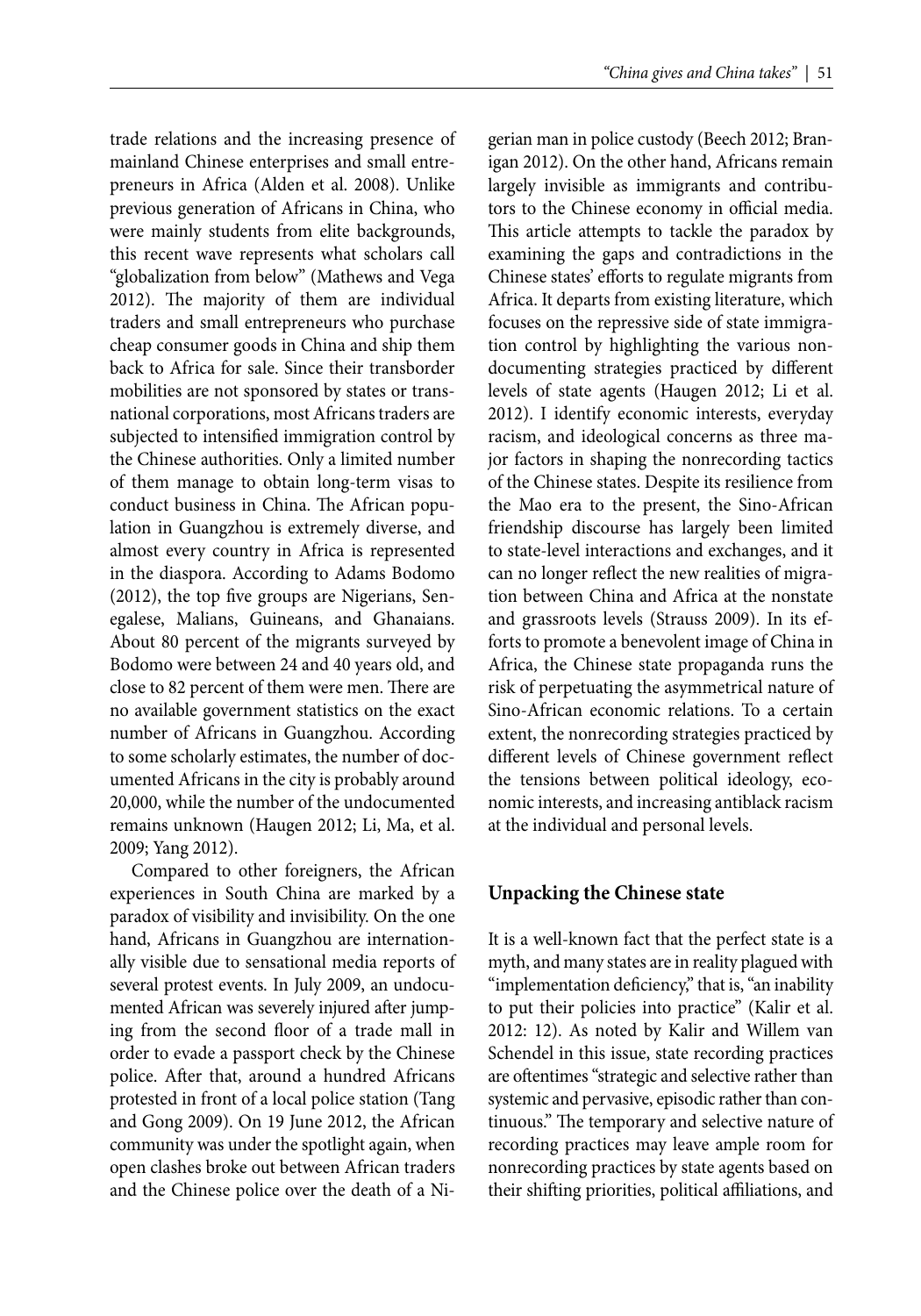personal interests. Meanwhile, nonrecording practices also serve important purposes for the states, be it economic, political, or ideological. Following Kalir and Van Schendel's call to treat nonrecording as a deliberate strategy and an important modality of state making, I want to suggest that nonrecording and recording strategies are not contradictory to each other. Rather, they complement each other in sustaining the Janus-faced operations of modern states.

Nonrecording may take many different forms. Gordon Mathews and colleagues (2014) note the "informal ignoring of formal laws" by state agents in mainland China and Hong Kong, who deliberately neglect some semilegal or illegal cross-border trade activities because they are not worth being prosecuted. Kalir and colleagues (2012) pinpoint the active involvement of state agents in the production of illegal (in the eyes of the state) but licit (in the eyes of the migrants) activities, for example, by their embeddedness in informal transnational brokerage networks (see also Abraham and Van Schendel 2005). Ananya Roy rejects the binary between formal and informal state practices by arguing that "informality exists at the very heart of the state and is an integral part of the territorial practices of state power" (2009: 84). This article questions a strict division of recording and nonrecording by identifying the intricate connections and interactions between the two modes of state governance. Due to tensions between different levels of state authorities, China's policies toward migrants from Africa are marked by sporadic shifts between recording, nonrecording, and derecording, which contribute to the illegibility of issues of immigration in state bureaucracy.

Scholars have noted the nature of the modern state as a multilayered, contradictory, and translocal ensemble of institutions, practices, and people (Sharma and Gupta 2006). The Chinese state is no exception. In fact, it consists of multiple levels of authorities whose interests may be in conflict with each other (Xiang 2013). This article distinguishes between the central and the local states in terms of their attitudes

toward migrants from Africa. I argue that tensions between different levels of state authorities constitute one of the key reasons for their various nonrecording strategies in regard to immigration control. In other words, nonrecording is a practical tactic pursued by both the central and local states in order to balance multiple and conflicting interests at the regional, national, and international scales. As one of the first provinces benefiting from China's open door reform and market economy, the Guangdong government has been granted special privilege by the central state to try first as an experiment region. However, as an important window for China's reform and development, Guangdong is also considered a role model for other provinces to follow. As a result of such intricate power relations, the Guangdong state has to tread a fine line between submitting to the central state's leadership and improvising its own solutions to local problems.

Like Japan and South Korea, China is reluctant to admit its status as an emerging new destination for immigrants (Seol and Skrentny 2004; Tsuda and Cornelius 2004). The Chinese state still treats foreign migrants as a temporary issue, and there is no official effort to integrate them into Chinese society. Following this logic, some of the states' nonrecording practices, such as neglect of the welfare of undocumented Africans and refusal to officially recognize their existence, can be interpreted as China's deliberate tactics to avoid responsibilities toward international migrants. In addition, antiblack racism plays a critical role in influencing different state attitudes toward Africans in Guangzhou. Since the central state officially denies the existence of antiblack racism in China, there is a conscious effort in state media to avoid discussions of undocumented Africans in order to safeguard the benevolent image of China toward Africa. This race-mute ideology not only fails to contain everyday racism against black Africans among the general Chinese public, but tacitly endorses the discretionary power of police officers, who practice de facto racial profiling in immigration control and law enforcement. Consequently, the local state's strategic neglect of undocumented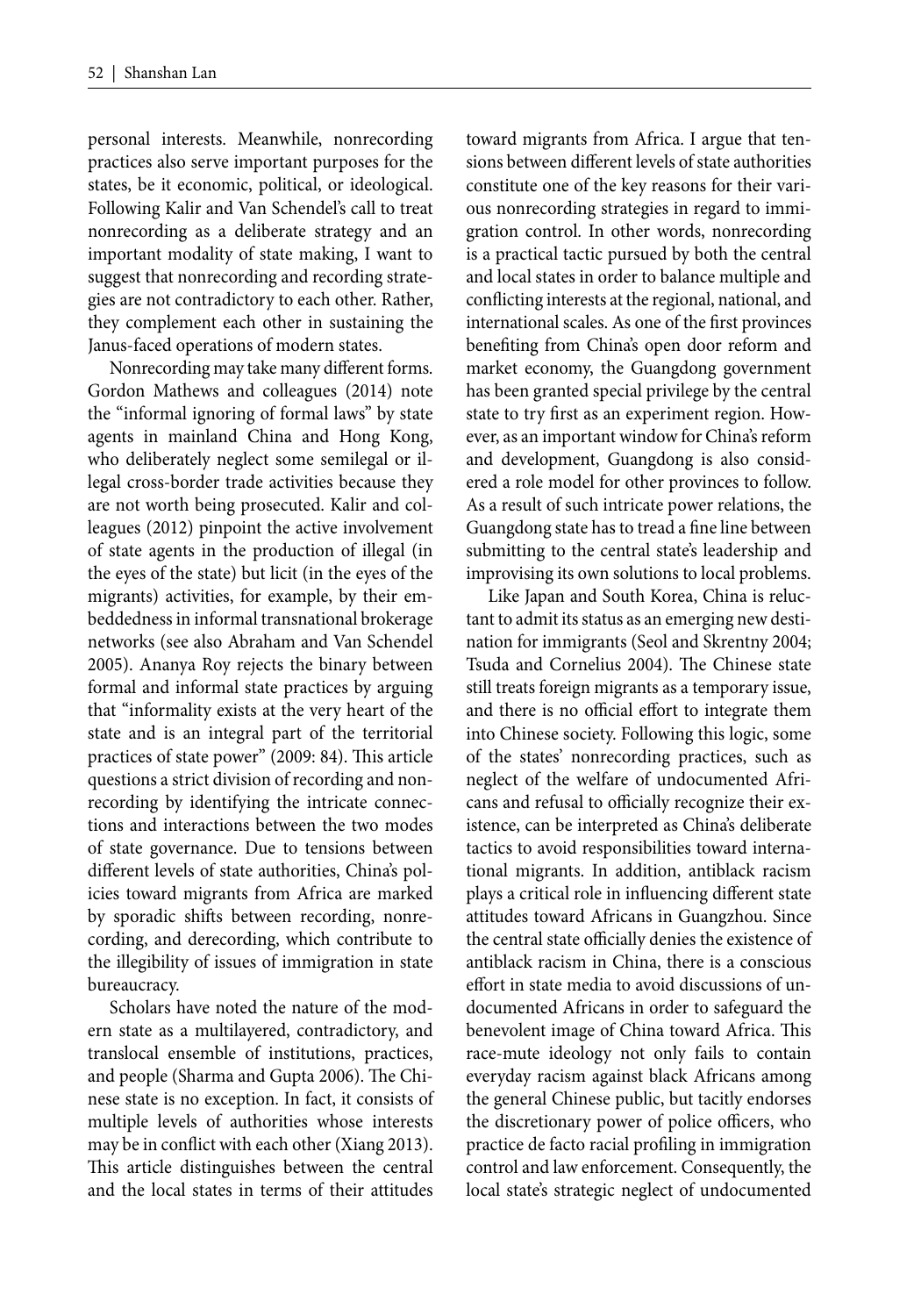Africans reflects both its concern with the politically and economically sensitive nature of Sino-African friendship and its lack of interest/care for a foreign population who are racialized as undesirable by public media.

The data for this research was gathered between April 2012 and June 2014 through archival research (government legal documents, Chineselanguage newspapers and journals), participant observation, and open-ended interviews with fifty African traders from various backgrounds. The author also interviewed forty Chinese who had various levels of interaction with Africans. Their backgrounds include real estate agents, small business owners, government officials, migrant workers, and wives of African men. From July to August 2013 the author made a research trip to Lagos, Nigeria, and conducted informal interviews with Nigerian traders who had traveled to China for business.

## **A brief overview of China's immigration laws and regulations**

Until 2011, immigration to China was mainly governed by several key laws and regulations: the Law on Control of the Entry and Exit of Aliens (1985), Detailed Rules on the Implementation of the Law on the Entry and Exit of Aliens (1994), Regulations on the Employment of Foreigners in China (1996), and Regulations on the Examination and Approval of Permanent Residence of Aliens in China (2004). According to one Chinese legal scholar, there is no official notion of "Chinese migration law," and the administration of international migrants in China is mainly regulated by statues governing exit and entry (Liu 2009: 312). Due to the lack of a clear legal framework for immigration control, international migrants are not officially recognized as "immigrants" or "migrants" by the Chinese state. While rural to urban Chinese migrants are often labeled as "the floating population," international migrants are mainly referred to as "foreigners" or "aliens" in state laws and regulations. Since China still denies its status as an

immigrant country, there is no immigration department at the central state level. Guofu Liu (2011: 12) counts at least 17 ministerial-level authorities in charge of immigration-related issues in China. The lack of division between immigration and public security has significantly increased the power of the police, who are responsible for law enforcement in both fields.

With the diversification of the foreign population in China, the images of whites as privileged foreigners are gradually being eroded in popular media. On 8 May 2012, a British man was arrested for sexually assaulting a young Chinese woman near a subway station. On 14 May, a Russian cellist refused to withdraw his bare feet placed on the seat of a female Chinese passenger on a train from Shenyang to Beijing, and later even swore at her. Both incidents were videotaped and posted online and aroused great anger among Chinese civilians (Zhuang et al. 2012). On 15 May 2012, Beijing announced the 100-day campaign to crack down on *sanfei* foreigners in the city. *Sanfei* is a Chinese term that literally means "triple illegal." It includes three types of illegal immigrants: those who enter illegally, stay illegally, and work illegally in China. On 30 June 2012, the Standing Committee of the National People's Congress passed the new Exit and Entry Administrative Law, which took effect in July 2013. The implementation of the new law represents China's efforts to distinguish between desirable and undesirable foreigners. For example, while the new law contains tougher provisions for *sanfei* foreigners, it also introduces a new visa category to facilitate the inflow of foreign talent (Bork-Huffer and Yuan-Ihle 2014; Haugen 2015).

Although *sanfei* foreigners originate from a variety of countries, in the Guangzhou context they are primarily associated with Africans due to the racialization of blacks as undesirable foreigners in local media.<sup>2</sup> Zhigang Li, Desheng Xue, and colleagues (2009) note the key role of the local media in constructing a negative image of Africans as guilty of illegal immigration, drug dealing, sex offenses, and the spread of AIDS. The media production of the "African threat"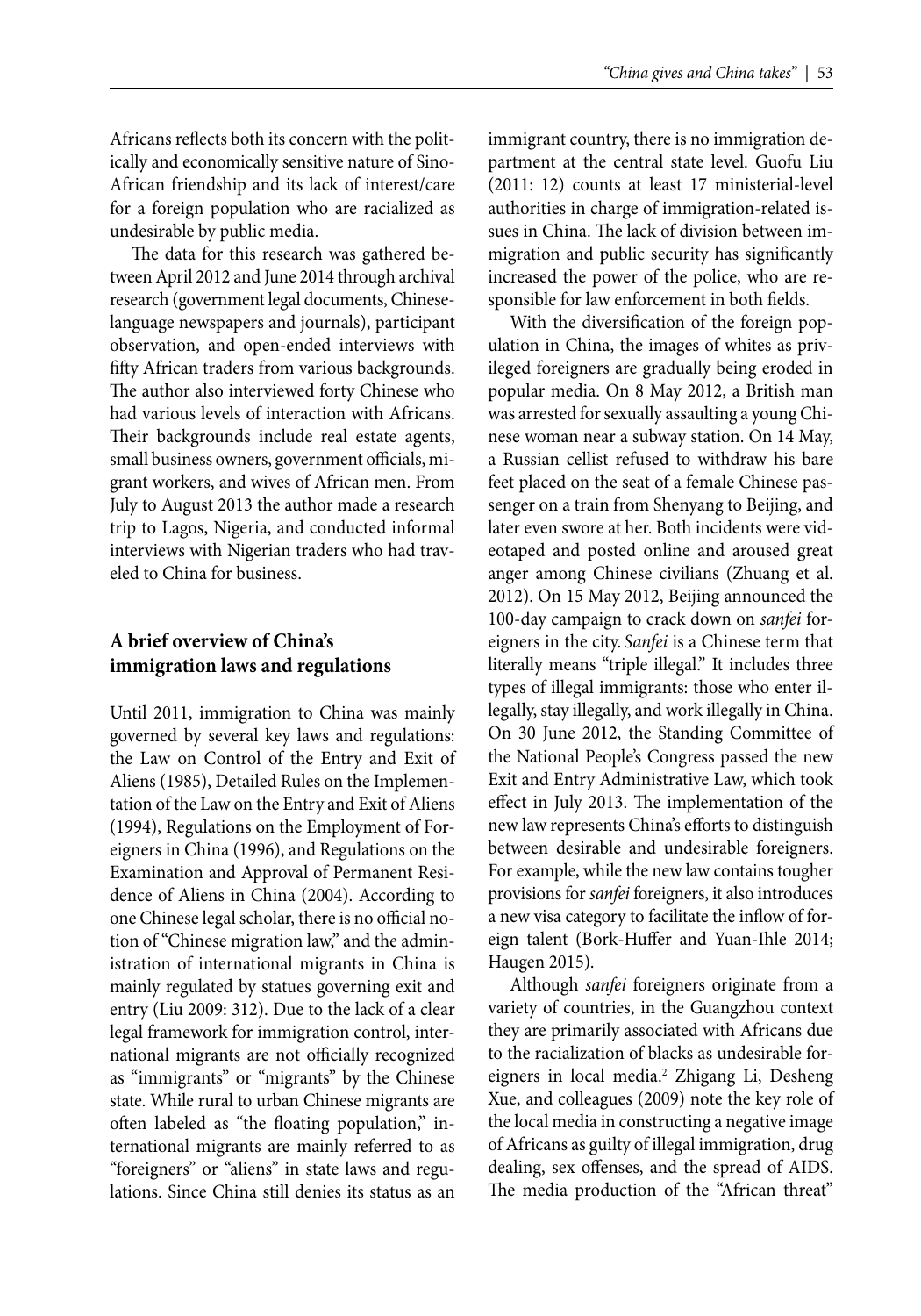was achieved in several ways. First is the exaggeration of the number of Africans in the city. In 2007, a report in *Guangzhou Daily* claimed that there were 200,000 Africans in the city (Ke and Du 2007). Since then, that number has been frequently quoted by news reporters and individual Chinese as the most popular estimate of the African population in Guangzhou. The "African threat" discourse was also highlighted by the demonization of black masculinity over the Internet. The *Guangzhou Daily* report ended up being reposted in different websites, but with a more sensational title, "There Are 200,000 Blacks in Guangzhou and Rape Cases Committed by Blacks Have Been Rapidly Rising."3 Racist comments invoking such things as the black invasion, the fifty-seventh ethnic group in China, and the AIDS threat can be found among Chinese netizens from different parts of China (Cheng 2011).<sup>4</sup> The criminalization of Africans as drug dealers in popular media also played an important role in the racialization of black identity. Although several groups of foreigners are involved in drug-related crimes—Southeast Asians, Middle Easterners, and overseas Chinese— Africans are often singled out as the most visible group (Liao and Du 2011; Qiu 2011).

On 1 May 2011 the Interim Provisions of Guangdong Province on Administration of and Services to Aliens took effect. It is the first piece of local legislation in China concerning the administration of foreigners. Designed to specifically target *sanfei* foreigners in the Pearl River Delta (PRD) area, the Guangdong Act promotes a reward and punishment scheme by encouraging ordinary Chinese civilians to report *sanfei* foreigners to local authorities. It has also expanded the power of the local police to stop foreigners for passport and visa verification. The Guangdong Act highlights the PRD region as a field of experiment for China's immigration reform. In fact, some of its provisions concerning *sanfei* foreigners have been successfully incorporated into the 2013 national law (Lan 2015a). The legally vulnerable status of some African traders has severely limited their physical and social mobilities in Guangzhou. It has also led to

difficulties in business and personal life. Undocumented Africans who date or marry Chinese women encounter many difficulties in registering their marriage in China. Marriage to a Chinese citizen cannot provide a path to permanent residence. Children born out of common law marriages remain technically undocumented and are not entitled to benefits reserved for Chinese citizens. The difficulties in interracial marriage are coupled with growing antiblack racism at the personal level, which discourages Africans from settling down permanently in China (Lan 2015b).

## **Selective (non)recording practices by the local state**

Interviews with Africans from various backgrounds show that China's restrictive and arbitrary visa policy has been the major cause for the illegal stay problem. The temporal nature of state recording practices is best illustrated by China's tightening of visa policy before major national events, such as the Beijing Olympics in 2008, the celebrations for China's 60-year anniversary in 2009, and the Asian Games in Guangzhou in 2010. In the run-up to the Beijing Olympics, visa extensions in mainland China, Hong Kong, or Macau were no longer possible for citizens from 33 countries (Bork-Hüffer et al. 2014). This has negatively affected the business plans and activities of many African traders. Suma, a 28-year-old Gambian, told me, "Nobody decided to overstay. It's China's visa policy that forced people to overstay. It's easy to get China visa, but China visa only allows you to stay for a very short time, for example, one month, two months, or three months." Restrictive visa policies have given rise to various types of semilegal or illegal brokerage services. In Guangzhou, Chinese agents with official connections offer visa renewal services to African migrants as well as invitation letters to business visa applicants in Africa. Some take their African clients to smaller cities in inland China, where visa renewals are less regulated. The inflation of visa fees on the black market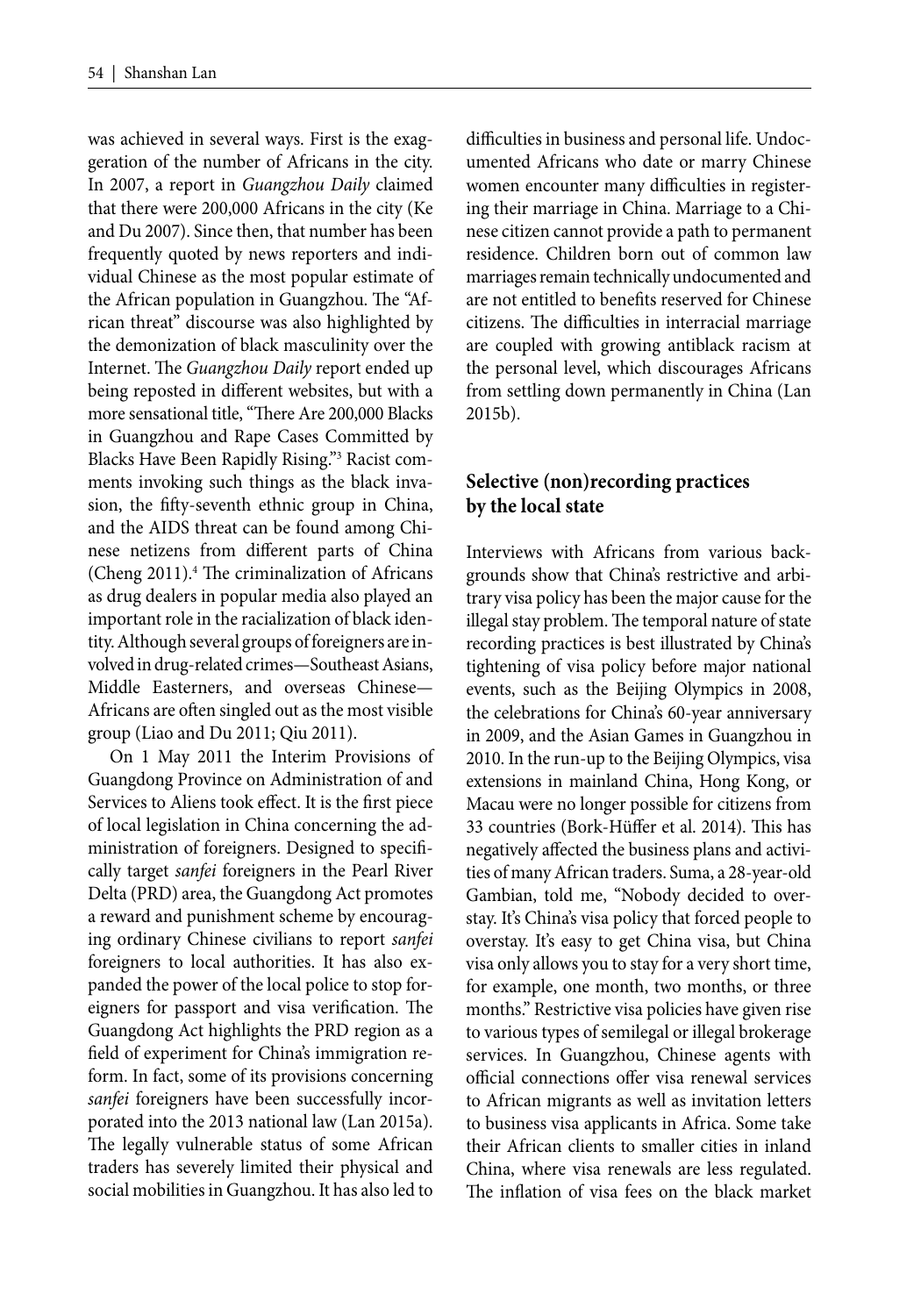has become a huge financial burden for some African traders who wish to maintain their legal status in China.

At the local state level, the temporal and spatial nature of recording practices are manifested by selective and uneven enforcement of immigrant control in different neighborhoods in Guangzhou and in different cities in the PRD area. According to my African informants, early morning and noon are generally safe times to travel because the police are either in bed or having lunch. In Sanyuanli Market police surveillance is usually more relaxed on Tuesdays and Thursdays. Guangzhou neighborhoods where Africans are concentrated, such as Xiaobei and Sanyuanli, are subjected to stricter police inspection than the rest of the city. After the 2009 protest event, local landlords in Sanyuanli refused to rent to undocumented Africans under pressure from the police. Many Nigerians relocated to the nearby city of Foshan. Others moved to smaller cities such as Dongguan, Shenzhen, and Zhongshan, where fewer Africans are concentrated and police surveillance is less rigorous. Echoing the central state's anti-*sanfei* campaign, overstayers are more visible targets for police inspection than illegal workers or traders of counterfeit goods (cf. Mathews et al. 2014). This selective policing strategy has enticed some Africans to enroll in Chinese universities or to marry Chinese in order to continue their business activities in China.

An interview with a city official who used to work in the Xiaobei area shows that the local government has been plagued with a lack of resources and various kinds of corruption. As a result, the government policy toward Africans is apparently stringent but actually relaxed. He said, "The police only make arrests before some major events. Most of the time, they turn a blind eye to the many *sanfei* Africans on the street. For those who got arrested, they were locked up for several days and then released. Repatriation costs money, so the only solution is to turn them loose again." This official's comment is partly confirmed by a few cases I heard about in Guangzhou regarding Africans being released by the police after being detained for several months. The contradiction between rigorous policing from time to time and the lack of a deportation scheme shows the sporadic cycle of recording, nonrecording, and sometimes derecording (in cases when the police officer crosses out one's visa to make it invalid) in the local state's regulation of migrants from Africa.

To a large extent, the local state's selective (non)recording strategies have been motivated by economic interests. The presence of African traders in Guangzhou has revitalized the local economy and created business and job opportunities for petty Chinese entrepreneurs and migrant workers. According to both Chinese and African informants, the local state's tolerance of the informal economy is manifested not only by its inactivity in enforcing copyright infringement laws, but also by some state agents' active involvement in informal social networks of corruption. One middle-aged Chinese trader told me that the underground banks in the Xiaobei area are controlled by some powerful Chinese who have connections in the police department. They regularly bribe the police so that they can get warnings before major police raids. Similar corruptions exist in the Sanyuanli area as well. If officials from the Industrial and Commerical Bureau come to check counterfeit goods, the management in the Tangqi Market would first welcome them into the office on the sixth floor and send messages to African traders downstairs to close their shops and leave. Both sides knew it was a game, yet they had to play it in order to keep up appearances.

Corruption in the local state is not the only reason for the existence of regimes of permissiveness in Guangzhou (Kalir et al. 2012). The intersection of internal and international migration constitutes another reason for the local state's ambivalent attitudes toward immigration control. Despite language barriers and cultural differences, the African and Chinese migrant populations in the Xiaobei and Sanyuanli areas have formed an economically interdependent relationship. Collaboration with Chinese migrants enables African traders to bypass some of the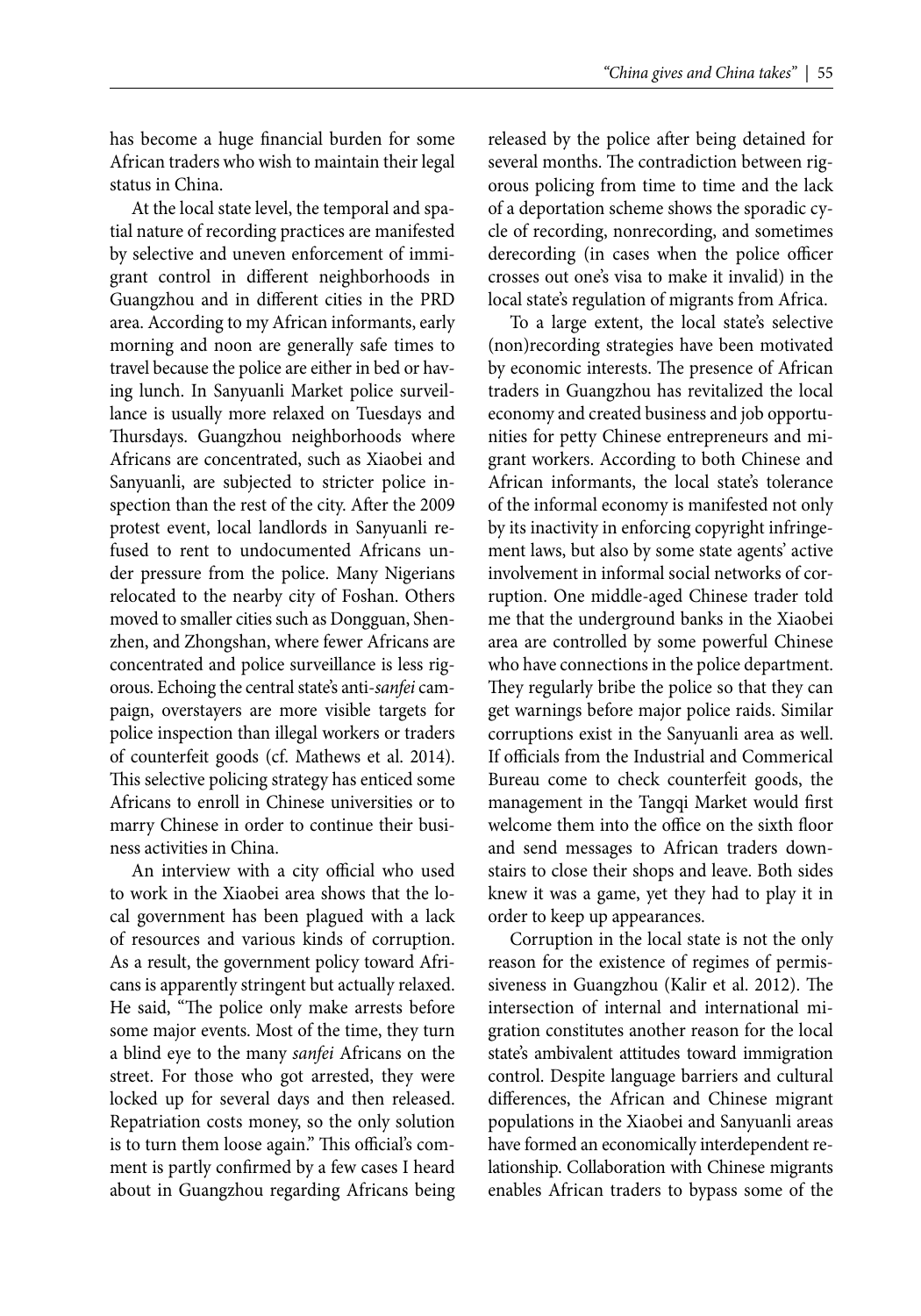constraints imposed on their mobility in the city by state immigration control. For example, some undocumented migrants often rely on their Chinese friends, spouses, or business partners to rent shop spaces in trade malls, collect market information, travel to other cities to make orders or collect goods, and provide other traderelated services. During a national crackdown on drug trafficking in 2013, most of the African shops in the Sanyuanli area were forced to close due to frequent police raids. One important mobility strategy for some African traders was to hire a Chinese employee to take care of business in the shop, with the African giving instructions behind the scenes. To a certain extent, interethnic collaborations contest the local state's regulatory power by creating a liminal space between the legal and the illegal for the daily survival of undocumented Africans.

#### **Discretionary power of police officers**

It was 10 April 2012. When I walked out of the Overseas Market in Xiaobei around 8:30 p.m., I saw a police van with flashing blue lights parked nearby. Several police officers stood at a corner chatting. One of the female street vendors whispered to me, "They are here to arrest visa overstayers." For over ten minutes, the police chatted and laughed among themselves and paid no attention to people passing by. Then they started checking passports. Several Arab traders walked by and the police ignored them. Whenever a black person passed by, the police would stop him or her for a passport check. A black woman was stopped. After examining her passport, one officer said to her loudly, "You have violated Chinese law and you must go to the police station for punishment!" One black man was stopped. He did not speak English. He passed his phone to the police, who shouted into it, "Tell your friend he needs to go to the police station for punishment!" As the scene got more chaotic, a small crowd of Chinese and Africans started to gather and watch. The woman dug into her handbag and produced a piece of paper. She pleaded with the police, "I am leaving on the seventeenth. This is my ticket. I don't want to stay here." One black man passed the check and walked away. Two police emerged from the Overseas Market, holding the arms of a black man. They handcuffed him from behind and pushed him into the police van. Two more black men were ordered to climb into the back of the van. It was very dark inside, with two tiny windows on each side. It looked like a van for transporting prisoners. The woman was about to cry. She kept pleading with the police for almost fifteen minutes. I could not hear the conversation because of all the noise. Finally, the police relented and let her go. The police then locked the van and slowly drove away.

The whole arresting business lasted for about twenty minutes, yet it struck me rather like a performance. Several messages were conveyed through the dramatic event. First of all, the police only targeted black Africans. Besides ignoring traders from other countries, the police also ignored Uyghurs and Han migrants, who were peddling fruits, food, and small gadgets without a license. However, the police waited for over ten minutes before starting to check passports. I suspect that they did it on purpose in order to allow the news to spread. In this vein, Africans who have well-connected personal networks may easily escape. The main goal of the police seemed to be stirring fear among Africans rather than arresting more of them. Although the black woman was finally allowed to leave, she had to endure the harsh treatment of the police and make a lot of effort to plead her case. It remains unclear to me why one black was handcuffed and pushed into the police van, while the other two were ordered to get into the van by themselves. It was also unclear why the police chose to release the woman in the end. Later, a Chinese Muslim trader in the Overseas Market explained to me, "The Canton Fair is just a few days away. That's why they are arresting blacks. The police have to do their job. They need to make some arrests in order to report back to their boss."<sup>5</sup> This trader's testimony helps explain why the police arrest black Africans ran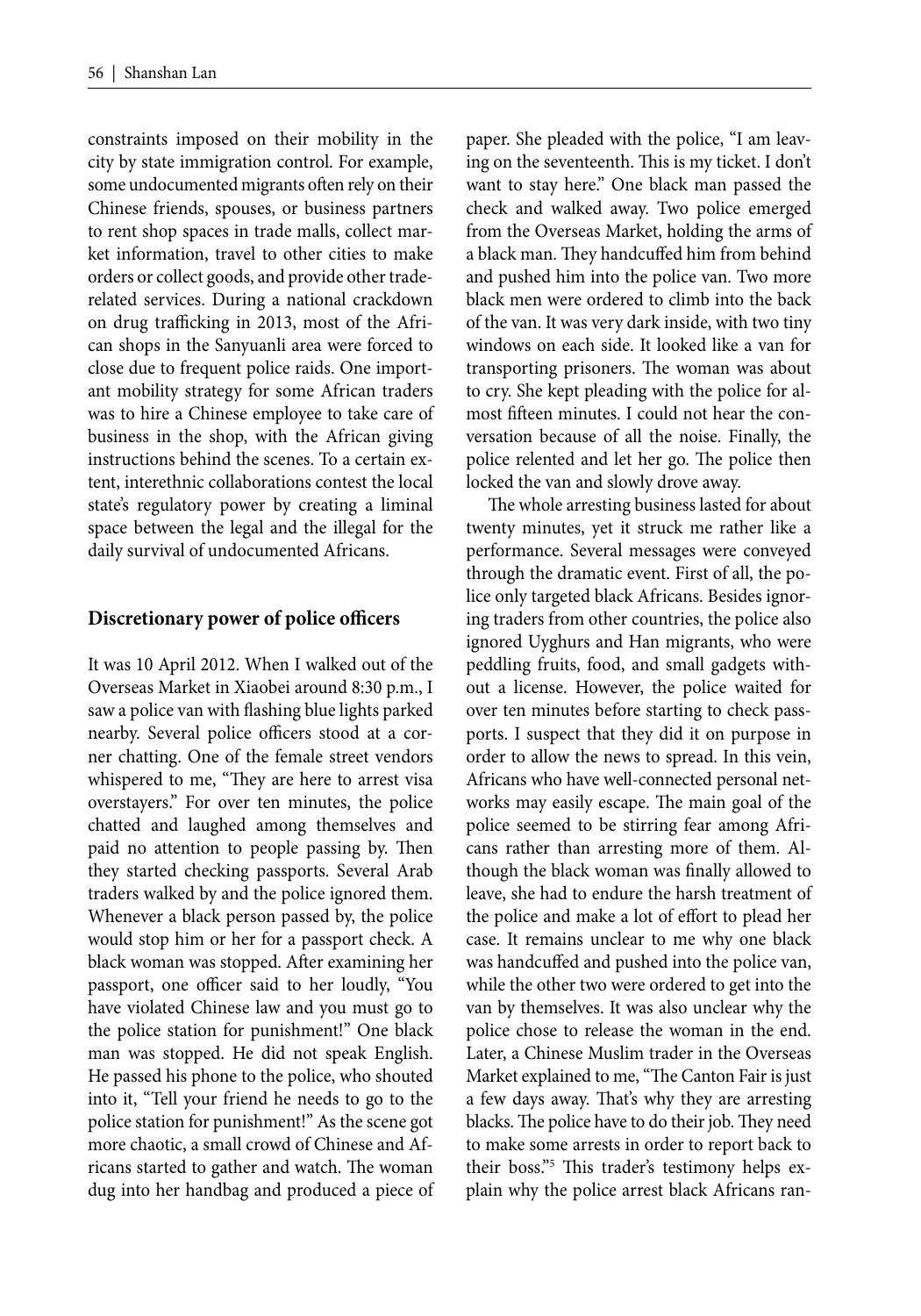domly and sometimes according to their personal preference.

The discretionary power of the police, which is endorsed by the 2011 Guangdong Act, also led to various forms of corruption. Stanley, a 28-year-old Nigerian, explained to me how the police extort bribes from undocumented Africans. He said, "The overstaying money, they have turned it into a business. For example, if I am arrested by the police, I'll call my brother here and he will pay the money to get me out. Sometimes you pay the police's agent. They will give you a number. You call the number and you bring the money to some place. They take the money and pass it to the police."6 Stanley's testimony shows that the Chinese police sometimes have a vested interest in nonrecording Africans. By deliberately looking away or neglecting their duty, some police officers have turned African overstayers into a convenient source of illegal income. The arbitrary power of the police is further illustrated by the fear of some documented Africans. Steve, a 33-year-old Ugandan migrant, explained to me, "Visa is not 100 percent guarantee here. When the police stop you to check passport and you do not look like a pleasant person to them, they may draw a line on your visa and cancel it. They would say: China gives and China takes. You can't ask why." Like Mathews and colleagues (2014), I only heard of visa canceling cases, but never met anyone who had such an experience. Nevertheless, stories about negative encounters with the police get so widespread within the African diaspora community that they discourage some Africans from renewing their visa.

#### **Willful illegibility and political correctness**

Due to the prominence of the Sino-African friendship discourse in official propaganda, the Beijing government has been very cautious in handling African-related issues. Differing from the local media's negative portrayals of Africans, central state media tend to carry more positive reports that reaffirm state political ideology.

For example, a three-part report in *Guangming Daily*, an influential newspaper operated by the Communist Party of China Central Committee, is entitled, "Friends from Africa, How Are You Doing in Guangzhou?" (Ma et al. 2012). The report presents a sanitized depiction of African life in Guangzhou with some success stories, but there is no discussion of undocumented migrants. Besides highlighting the long history of Sino-African friendship, the report also insists that there is no racial discrimination in China. The politically sensitive nature of African migration in Guangzhou also compelled local media to change the terms they used to describe Africans: from racially coded language such as "blacks" to more neutral or euphemistic references such as "Africans" and "foreigners." Personal communication with a staff member from the Guangzhou Academy of Social Science revealed that one of the researchers had been warned by Beijing not to make public comments that may jeopardize Sino-African relations.

At the international level, Beijing's strategic downplay of African "illegality" was closely related to two Sino-African events. On 22 May 2012, soon after the Beijing crackdown on *sanfei* aliens, the Nigerian immigration department arrested forty-five Chinese traders in the northern city Kano (Yin 2012). The event was widely interpreted as Nigeria's retaliation for the Beijing campaign. Meanwhile, the Fifth Ministerial Conference of the Forum on China-African Cooperation (FOCAC) was scheduled to open in Beijing in July 2012. With Sino-African relations at stake, the Beijing campaign started with much fanfare but ended rather quietly. The invisibility of undocumented Africans in central state media not only reflects Beijing's conscious move to suppress discussions on antiblack racism, but also its efforts to render issues of immigration illegible. While statements supporting the official rhetoric of Sino-African friendship can be openly released, instructions for more stringent immigration control are usually recorded in confidential government files and distributed to different levels of authority via the party-state's hierarchical power structure.<sup>7</sup>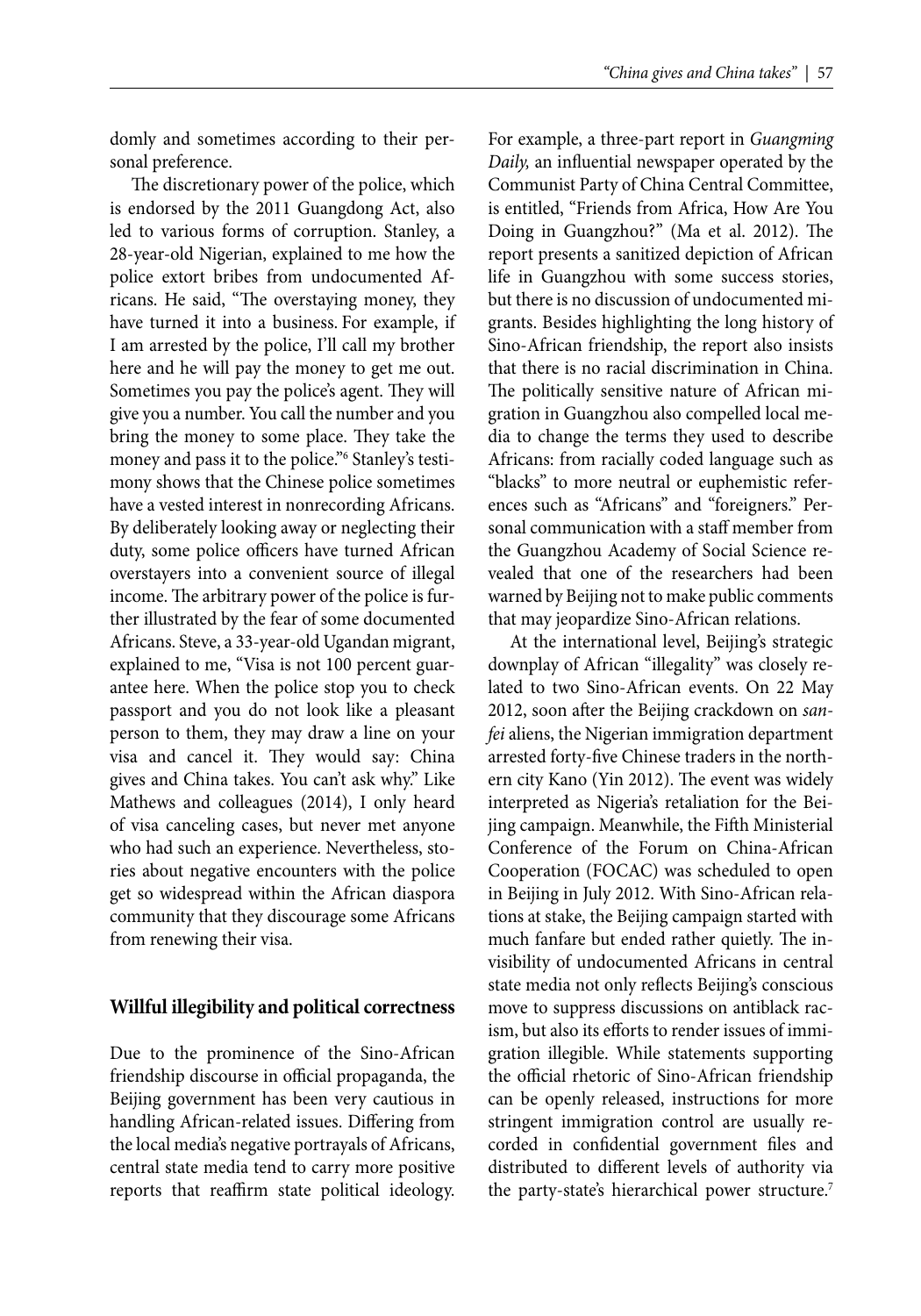These complications have obliged the Guangdong government to tread a fine line between tightening immigration control and protecting Sino-African friendship.

Due to the various challenges in the implementation of the Guangdong Act, the local state has developed its own strategies to meet the convoluted expectations of the central state, that is, to highlight its achievements in the regulation of documented Africans and to downplay the many problems and difficulties in its regulation of undocumented Africans. For example, Jinlu Villa, a residential area in Xiaobei where many documented Africans are concentrated, has been chosen by the Guangzhou police as a model community for foreign tenant management. The neighborhood has been visited by high-ranking officials from Beijing such as Mr. Zhou Yongkang, head of the Central Political and Legislative Committee, in September 2009, and Mr. Meng Jianzhu, Minister of Public Security, in June 2010 (Qiu 2011; Wang 2010; Xu 2009). By drawing the central state's attention to this documented African community, the local state collaborates with the central state in rendering issues of illegal migrants illegible in official discourse.

Another aspect of the local state's nonrecording strategy is its outsourcing of state control to nonstate actors such as migrant organizations and underground churches. Among the approximately 30 unofficial ethnic organizations in Guangzhou (Castillo 2015), the Nigerian Union is the most influential. Besides its basic function as an arbitrator of business disputes between Chinese and Africans, the Nigerian Union is an important yet informal channel of communication between the Chinese government and the African diaspora community. After the 2009 African protest, the Nigerian Union reached an informal agreement with the Guangzhou government that no Chinese police would be allowed to go inside the Tangqi Market to make arrests. In return, the union promised to discipline the behaviors of undocumented Africans. In December 2009, the Guangzhou police initiated a voluntary repatriation scheme: for two months, undocumented migrants could apply for exit visas without the risk of imprisonment, and they could also get a discount for the overstay penalty. Instead of conveying the message via official channels, the local police depended on the Nigerian Union and underground Pentecostal churches to pass the information to undocumented migrants (Haugen 2012). By maintaining informal communication channels with undocumented Africans, the local state showed its unwillingness to officially recognize illegal migrants and its strategy of shifting the responsibility of care to the ethnic community.

It is worth noting that the local state's transferring of responsibilities for control and care to migrant organizations is not based on formal recognition of and financial support for the latter. Since there are no nongovernmental organizations (NGOs) in China specifically targeting foreign migrants, these ethnic organizations function as a self-supporting system outside the domain of the local state. Their interactions with the local state are mainly based on informal personal networks cultivated by charismatic leaders, who usually are well-established businessmen with legally registered businesses. By informally recognizing ethnic leaders' influence and authority within the migrant community, the local state may, to a limited extent, delegate to them part of its responsibilities for immigration control. This informalization of state control (Mathews et al. 2014) is based on compromises between several potentially conflicting interests: the central state's concern with China's benevolent image toward Africa, the local state's desire to revitalize its economy, the central state's lack of guidelines for the legal incorporation of foreign migrants into Chinese society, and the local state's lack of interest and concern for the welfare of undocumented Africans, who are racialized as undesirable foreigners by public media.

#### **What color is the Chinese dream?**

Despite the rapid diversification of its international population, China still denies its status as an immigrant country. There is no clear path to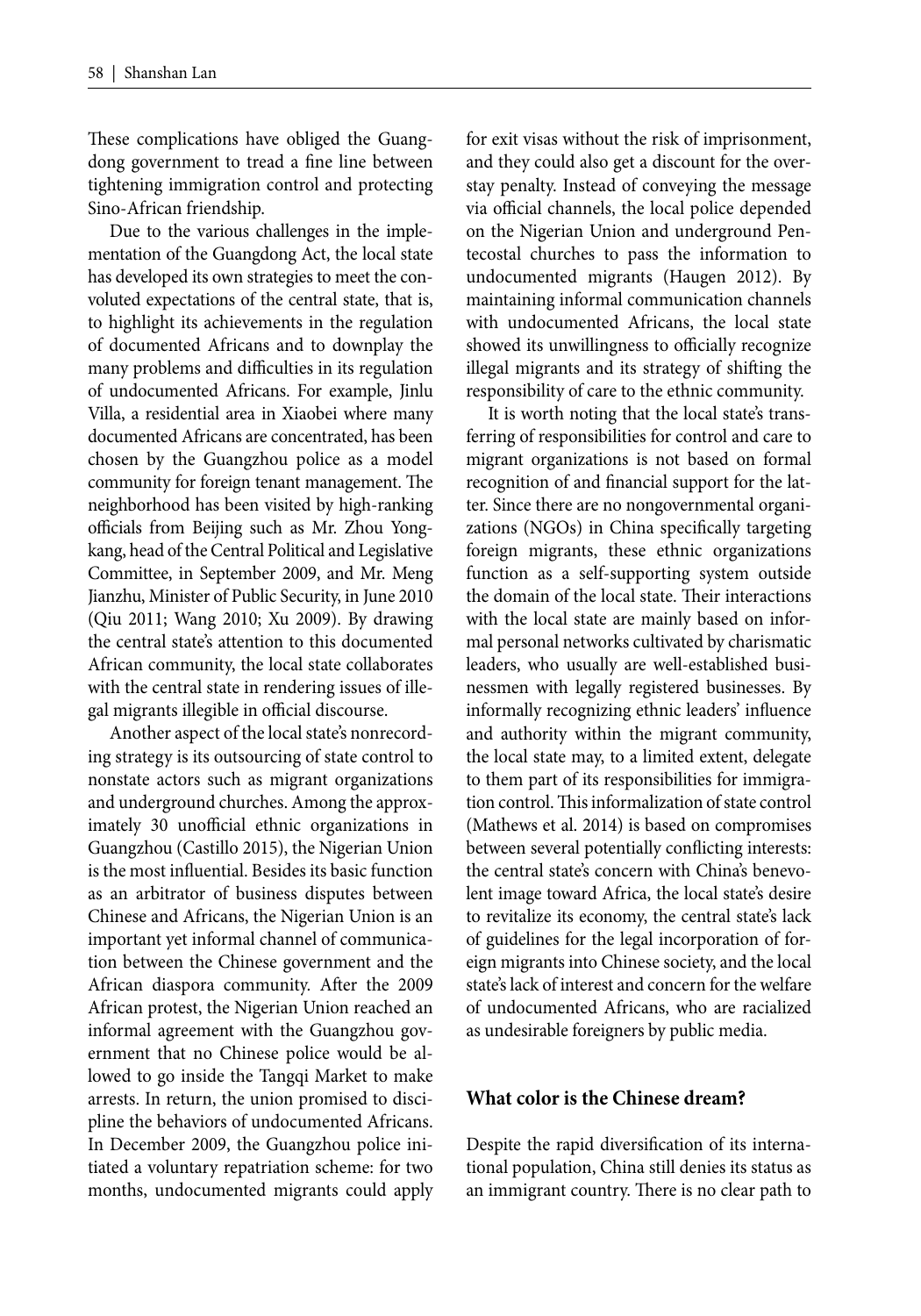citizenship for foreigners in China. The existing green card system is reserved mainly for a small number of professional foreign migrants with exceptional qualifications. Instead of treating immigration as a separate issue, the 2013 law combines two previous laws, which deal with the regulation of entry and exit of aliens and citizens, respectively. While the new law contains tougher provisions for *sanfei* aliens, it provides little guidance for the integration of foreign migrants. Due to this willful illegibility of immigration issues by the central state, there is no public discussion of immigrant rights and no immigrant advocacy groups. As noted by Matthew Hull, "state control can be extended not only through specification, but through ambiguity, by leaving matters undocumented" (2012: 248). To a certain extent, the Chinese states' nonrecording strategies toward Africans in Guangzhou echo similar tactics practiced in Romania and Holland, as depicted by Ioana Vrăbiescu and Barak Kalir in this issue. By deliberately keeping one specific group off the record, the states not only ignore their legal rights and welfare, but tacitly endorse antiminority sentiments from the mainstream society.

After President Xi came into power in 2013, different levels of the Chinese state have launched numerous campaigns to promote his vision of the "Chinese dream." While the exact meaning of the "Chinese dream" remains evasive, Western media has noted a heavy dose of nationalism in Xi's emphasis on the "Chinese spirit" and the "great rejuvenation of the Chinese nation" (Kuhn 2013; Patience 2013). As noted by Barry Sautman (1997), the idea of the Chinese nation is an ethnoracial construction that draws heavily from cultural myths of descent such as the dragon, the Yellow Emperor, and the Peking man. To a certain extent, Xi's vision of the Chinese dream contains a seed of racial nationalism, which functions to reinforce Han chauvinism while excluding ethnic minorities such as Tibetans, Uyghurs, and foreign migrants from the national imaginary (Leibold 2010). It also resonates with the anticolonial and anti-imperialistic connotations of Chinese nationalism in the late nineteenth century, when

the West was constructed as the dominant Other against which the Chinese Self is formulated (Zhao 2004). In terms of Sino-African relations, scholars have noted that China's emphasis on its continuous aid to Africa not only helps boost the image of a benevolent China to the world, but also promotes feelings of national pride among some of its citizens (Shen 2009). It is important to note that the "Chinese nation" becomes an imaginary not only in the Andersonian (1983) sense but also through the deliberate nonrecording practices of an exclusionary state. While African migrants can be welcomed as friends and guests, there seems to be little opportunity for them to be considered part of the Chinese nation. The various gaps and contradictions in the implementation of the Guangdong Act reveal the tensions between central and local states in terms of immigration control, economic development, anticrime campaigns, antiblack racism, and relations with Muslim minorities. To protect the official rhetoric of Sino-African friendship, the local Guangzhou state has adopted a selectively nonrecording strategy and kept undocumented Africans in a liminal space between legality and illegality. However, there is no clear indication that Africans (and other foreign populations) will be incorporated into the imagined community of the Chinese nation. Instead of promoting the vision of a multicultural society, the Chinese dream remains a powerful political propaganda to uphold the idea of an exclusive Chinese nation.

**Shanshan Lan** is an assistant professor in the Department of Anthropology at the University of Amsterdam. Her research interests include transnational migration, race and immigration policy, transborder trade activities and networks, the African diaspora in China, the global Chinese diaspora, and class and social stratifi cation in contemporary Chinese society. Her monograph, *Mapping the New African Diaspora in China: Race and the Cultural Politics of Belonging,* is forthcoming with Routledge. *E-mail:* S.Lan@uva.nl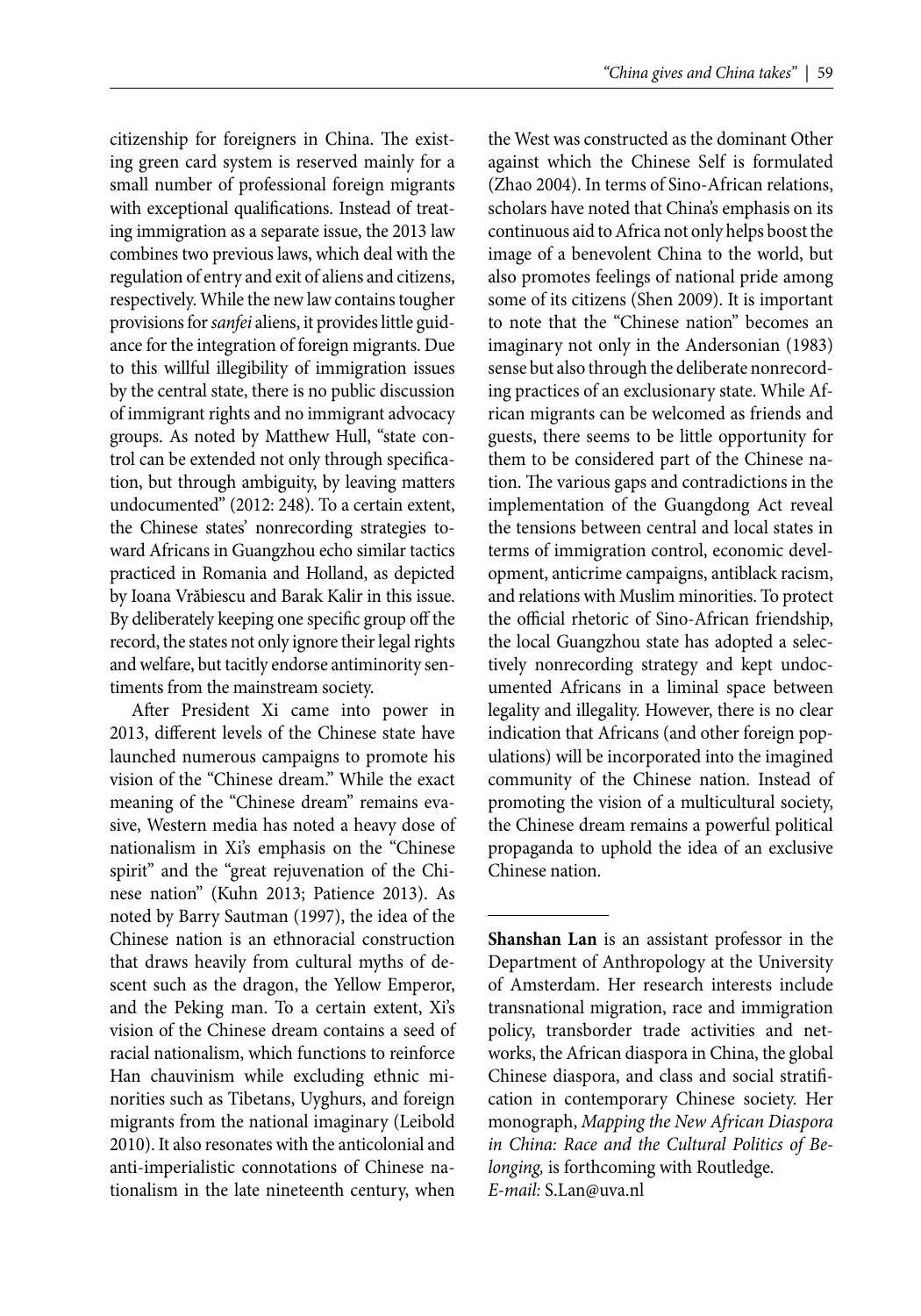#### **Notes**

Translations of reference titles are the author's unless otherwise indicated.

- 1. This figure does not include those on shortterm business or sightseeing trips.
- 2. There is a general conflation of African and black identities in Guangzhou. The Chinese term *heiren* is used by local media and Chinese netizens as a generic term to refer to Africans from a variety of nationalities and backgrounds.
- 3. Examples of some websites include: http://www .kaixin001.com/repaste/3732666\_863144406 .html?stat=orrecn\_out; http://club.kdnet.net/di spbbs.asp?boardid=33&id=3481225; http://tie ba.baidu.com/p/2721825547; http://bbs.tianya .cn/post-free-1072745-1.shtml; and http://bbs .tiexue.net/post2\_2451510\_1.html (all accessed 22 June 2016).
- 4. China currently has 56 ethnic groups.
- 5. The Canton Fair was inaugurated in 1957 and renamed the Annual China Import and Export Fair in 2007.
- 6. The overstaying money refers to the fine an alien has to pay for overstaying in China.
- 7. Personal communication with a city official in Guangzhou.

#### **References**

- Abraham, Itty, and Willem van Schendel. 2005. Introduction: The making of illicitness. In Willem van Schendel and Itty Abraham, eds., *Illicit flows and criminal things: State, borders, and the other side of globalization,* pp. 1–37. Bloomington: Indiana University Press.
- Alden, Chris, Daniel Large, and Ricardo Soares de Oliveira, eds. 2008. *China returns to Africa: A superpower and a continent embrace.* London: Hurst Publishers.
- Anderson, Benedict. 1983. *Imagined communities:*  Reflections on the origin and spread of national*ism.* London: Verso.
- Beech, Hannah. 2012. A Nigerian dies in China and racial tensions heat up. *Time,* 20 June.
- Bodomo, Adams B. 2012. *Africans in China: A sociocultural study and its implications on Africa-China relations.* Amherst, NY: Cambria Press.
- Bork-Hüffer, Tabea, Birte Rafflenbeul, Frauke Kraas, and Zhigang Li. 2014. Global change, national

development goals, urbanization and international migration in China: African migrants in Guangzhou and Foshan. In Frauke Kraas, Surinder Aggarwal, Martin Coy, and Günter Mertins, eds., *Megacities: Our global urban future,* pp. 135–150. Berlin: Springer.

- Bork-Hüffer, Tabea, and Yuan Yuan-Ihle, 2014. "The management of foreigners in China: changes to the migration law and regulations during the late Hu-Wen and early Xi-Li eras and their potential effects." *International Journal of China Studies* 5(3): 571–597.
- Brady, Anne-Marie. 2000. "Treat insiders and outsiders differently": The use and control of foreigners in the PRC. *The China Quarterly* 164: 943-964.
- Branigan, Tania. 2012. Africans in China protest after death of expat. The Guardian, 19 June.
- Castillo, Roberto. 2016. "Homing" Guangzhou: Emplacement, belonging and precarity among Africans in China. *International Journal of Cultural Studies* 19: 287–306.
- Cheng, Yinghong. 2011. From campus racism to cyber racism: Discourse of race and Chinese nationalism. *The China Quarterly* 207: 561-579.
- Haugen, Heidi Østbø. 2012. Nigerians in China: A second state of immobility. *International Migration* 50(2): 65–80.
- Haugen, Heidi Østbø. 2015. Destination China: The country adjusts to its new migration reality. Migration Policy Institute, 4 March. http://www .migrationpolicy.org/article/destination-chinacountry-adjusts-its-new-migration-reality (accessed 6 January 2017).
- Hull, Mathew. 2012. Government of paper: The *materiality of bureaucracy in urban Pakistan.* Berkeley: University of California Press.
- Kalir, Barak, Malini Sur, and Willem van Schendel. 2012. Introduction: Mobile practices and regimes of permissiveness. In Barak Kalir and Malini Sur, eds., *Transnational flows and permissive polities: Ethnographies of human mobilities in Asia,* pp. 11–25. Amsterdam: Amsterdam University Press.
- Ke, Xuedong, and Anna Du. 2007. Guangzhou heiren "buluo" quan jilu [A full record of "black tribes" in Guangzhou]. *Guangzhou Daily,* 13 December.
- Kuhn, Lawrence. 2013. Xi Jingping's Chinese dream. *New York Times,* 4 June.
- Lan, Shanshan. 2015a. State regulation of undocumented African migrants in China: A multi-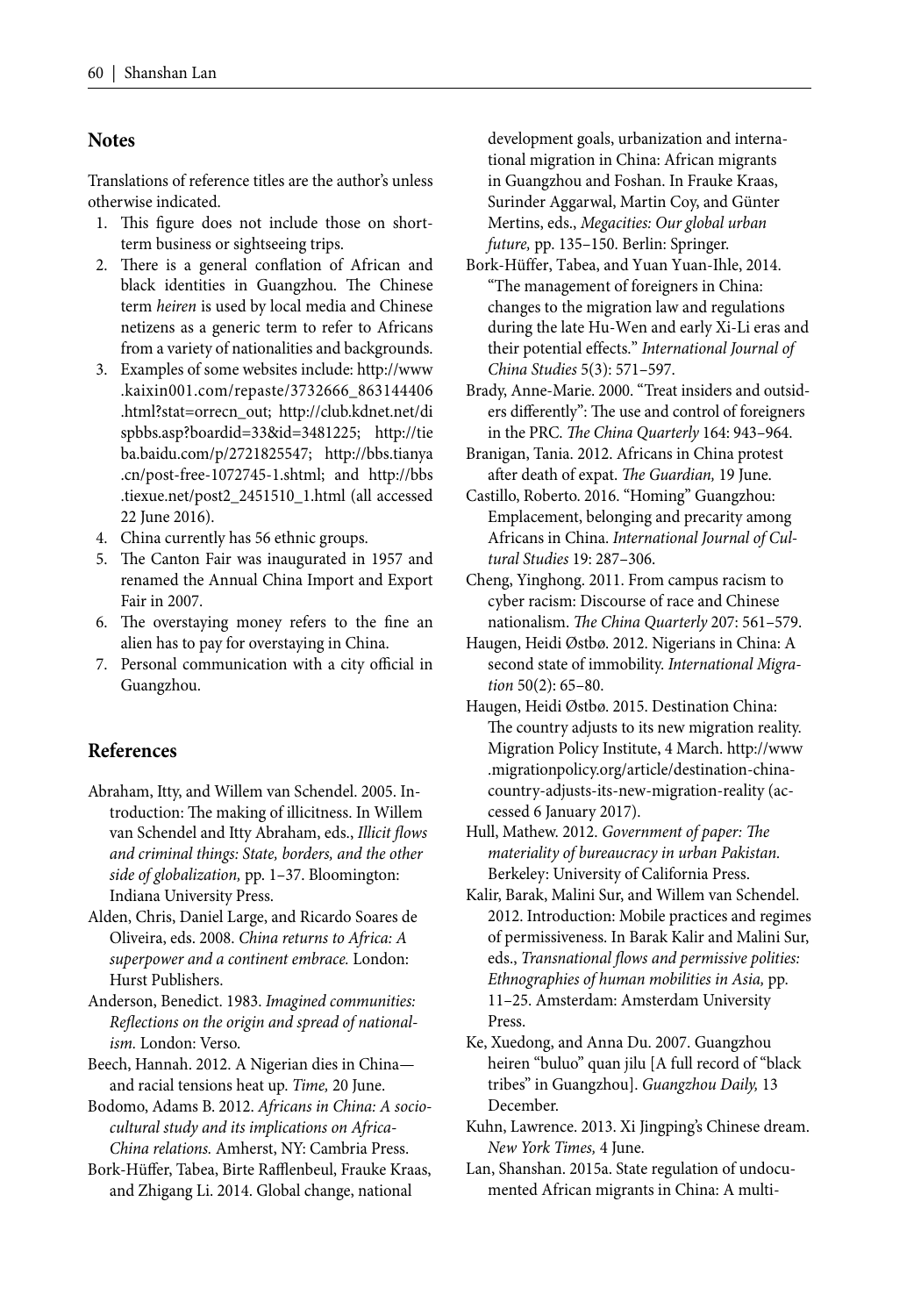scalar analysis. *Journal of Asian and African Studies* 50(3): 289–304.

- Lan, Shanshan. 2015b. Transnational business and family strategies among Chinese/Nigerian couples in Guangzhou and Lagos. *Asian Anthropology* 14(2): 133–149.
- Leibold, James. 2010. More than a category: Han supremacism on the Chinese Internet. *The China Quarterly* 203: 539–559.
- Li, Zhigang, Michal Lyons, and Alison Brown. 2012. China's "chocolate city": An ethnic enclave in a changing landscape. *African Diaspora* 5: 51–72.
- Li, Zhigang, Laurence J. C. Ma, and Desheng Xue. 2009. An African enclave in China: The making of a new transnational urban space. *Eurasian Geography and Economics* 50(6): 699–719.
- Li, Zhigang, Desheng Xue, Feng Du, and Ying Zhu. 2009. The local response of transnational social space under globalization in urban China: A case study of African enclave in Guangzhou. *Geographical Research* 28(4): 920–932.
- Liao, Ronghui, and Guoqiang Du. 2011. Guangzhou diqu waiguoren fanzui qingkuang fenxi ji duice yanjiu [An analysis of crimes committed by foreigners in Guangzhou area and responding strategies]. *Fazhi luntan* 4: 260–269.
- Liu, Guofu. 2009. Changing Chinese migration law: From restriction to relaxation. *International Migration and Integration* 10: 311–333.
- Liu, Guofu. 2011. *Chinese immigration law.* Surrey, UK: Ashgate.
- Ma, Xiaoyi Liujun, and Wu Chuyan. 2012. Feizhou pengyou ni zai Guangzhou hai hao ma? [Friends from Africa, how are you doing in Guangzhou?], *Guangming Daily,* 25, 26, 27 May.
- Mathews, Gordon, and Carlos Alba Vega. 2012. Introduction: What is globalization from below? In Gordon Mathews, Gustavo Lins Ribeiro, and Carlos Alba Vega, eds., *Globalization from below:*  The world's other economy, pp. 1-14. London: Routledge.
- Mathews, Gordon, Dan Lin, and Yang Yang. 2014. How to evade states and slip past borders: Lessons from traders, overstayers, and asylum seekers in Hong Kong and China. *City and Society* 26(2): 217–238.
- Patience, Martin. 2013. What does Xi Jinping's China dream mean? BBC News, 5 June. http:// www.bbc.co.uk/news/world-asia-china-22726375 (accessed 6 January 2016).
- Qiu, Zhixin. 2011. Dui zai yue waiguoren guanli fuwu gongzuo de tantao [Exploration and discussion on the administration and services to foreigners in Guangdong Province]. *Zhengfa xue kan* 28(4): 112–115.
- Roy, Ananya. 2009. Why India cannot plan its cities: Informality, insurgence and the idiom of urbanization. *Planning Theory* 8(1): 76-87.
- Sautman, Barry. 1997. Myths of descent, racial nationalism and ethnic minorities in the People's Republic of China. In Frank Dikötter, ed., *The construction of racial identities in China and Japan,* pp. 75–95. London: Hurst & Company.
- Seol, Dong-Hoon, and John D. Skrentny. 2004. South Korea: Importing undocumented workers. In Wayne A. Cornelius, Takeyuki Tsuda, Philip L. Martin, and James F. Hollifield, eds., *Controlling immigration: A global perspective,* pp. 481–513. Stanford, CA: Stanford University Press.
- Sharma, Aradhana, and Akhil Gupta. 2006. Introduction: Rethinking theories of the state in an age of globalization. In Aradhana Sharma and Akhil Gupta, eds., *The anthropology of the state: A reader,* pp. 1–41. Malden, MA: Blackwell Publishing.
- Shen, Simon. 2009. A constructed (un)reality on China's re-entry into Africa: The Chinese online community perception of Africa (2006–2008). *Th e Journal of Modern African Studies* 47(3): 425–448.
- Strauss, Julia C. 2009. The past in the present: Historical and rhetorical lineages in China's relations with Africa. *The China Quarterly* 199: 777-795.
- Tang, Guijiang, and Xuan Gong. 2009. Guangzhou waiji renyuan juji shijian liangming dangshiren shexian feifa juliu [The incident of foreigners gathering in Guangzhou: Two people suspected of illegal residence]. *China News,* 16 July. http://www.chinanews.com/gn/news/2009/07- 16/1778838.shtml (accessed 6 January 2017).
- Tsuda, Takeyuki, and Wayne A. Cornelius. 2004. Japan: Government policy, immigrant reality. In Wayne A. Cornelius, Takeyuki Tsuda, Philip L. Martin, and James F. Hollifield, eds., *Controlling immigration: A global perspective,* pp. 439–476. Stanford, CA: Stanford University Press.
- Wang, Guanqun. 2011. 593,832 foreigners live on Chinese mainland: Census data. *Xinhua English News,* April 29. http://news.xinhuanet.com/ english2010/china/2011-04/29/c\_13851456.htm (accessed 6 January 2017).